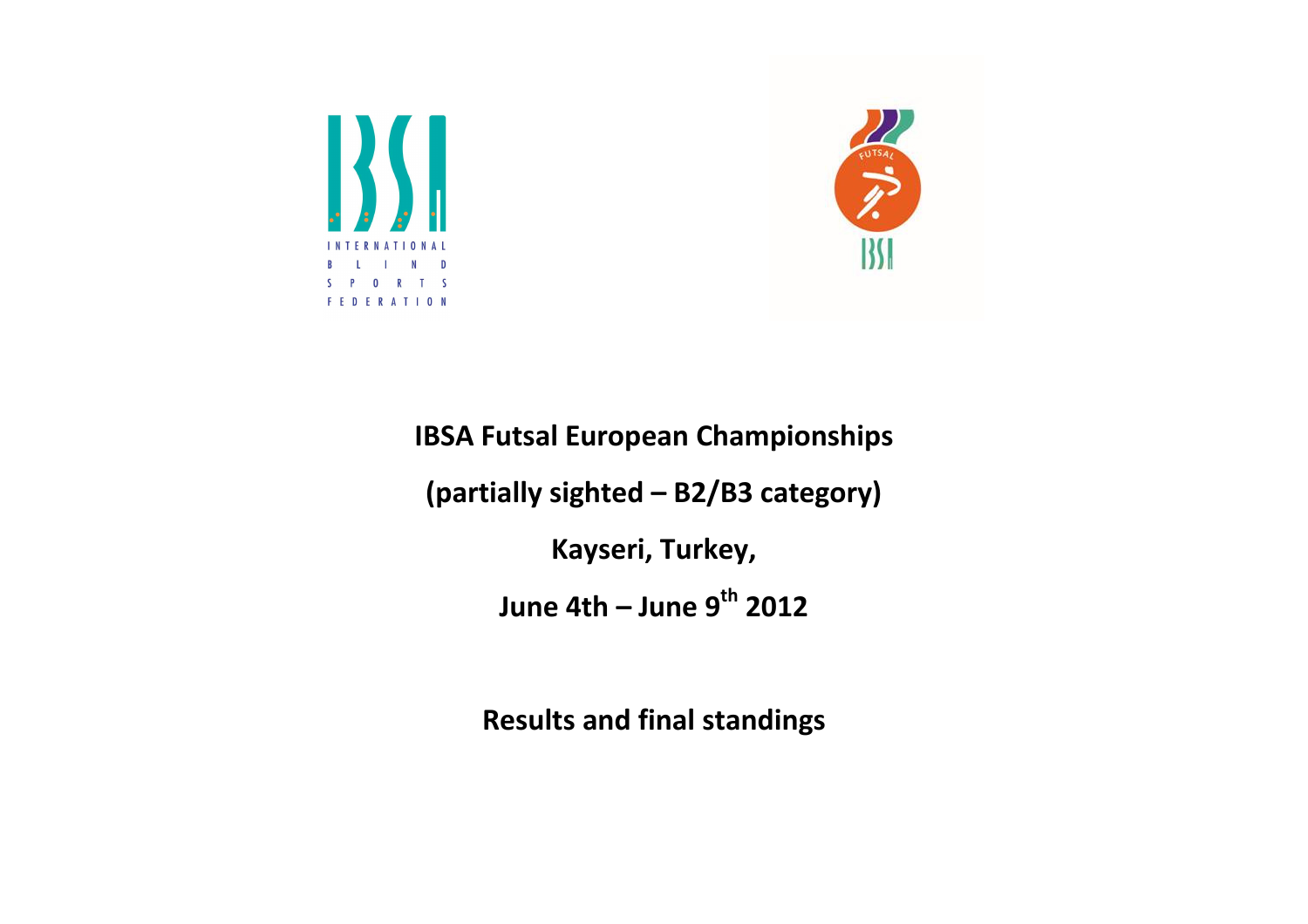



## Group A

| <b>GROUP A</b> | <b>BELARUS</b> | <b>SPAIN</b> | <b>RUSSIA</b> | <b>TURKEY</b> | <b>GOALS FOR-</b> | <b>GOAL</b>                      | <b>POINTS</b> | <b>RANK</b> |
|----------------|----------------|--------------|---------------|---------------|-------------------|----------------------------------|---------------|-------------|
|                |                |              |               |               | <b>GOALS</b>      | <b>DIFFERENCE</b>                |               |             |
|                |                |              |               |               | <b>AGAINST</b>    |                                  |               |             |
| <b>BELARUS</b> |                | $6 - 0$      | $5 - 0$       | $12 - 1$      | $23 - 1$          | 22                               | 9             | 1           |
| <b>SPAIN</b>   | $0 - 6$        |              | $4 - 3$       | $9 - 0$       | $13 - 9$          | 4                                | 6             | 2           |
| <b>RUSSIA</b>  | $0 - 5$        | $3 - 4$      |               | $4 - 2$       | $-11$             | $\overline{4}$<br>$\blacksquare$ | 3             | 3           |
| <b>TURKEY</b>  | $1 - 12$       | $0 - 9$      | $2 - 4$       |               | $3 - 25$          | 22<br>$\blacksquare$             | 0             | 4           |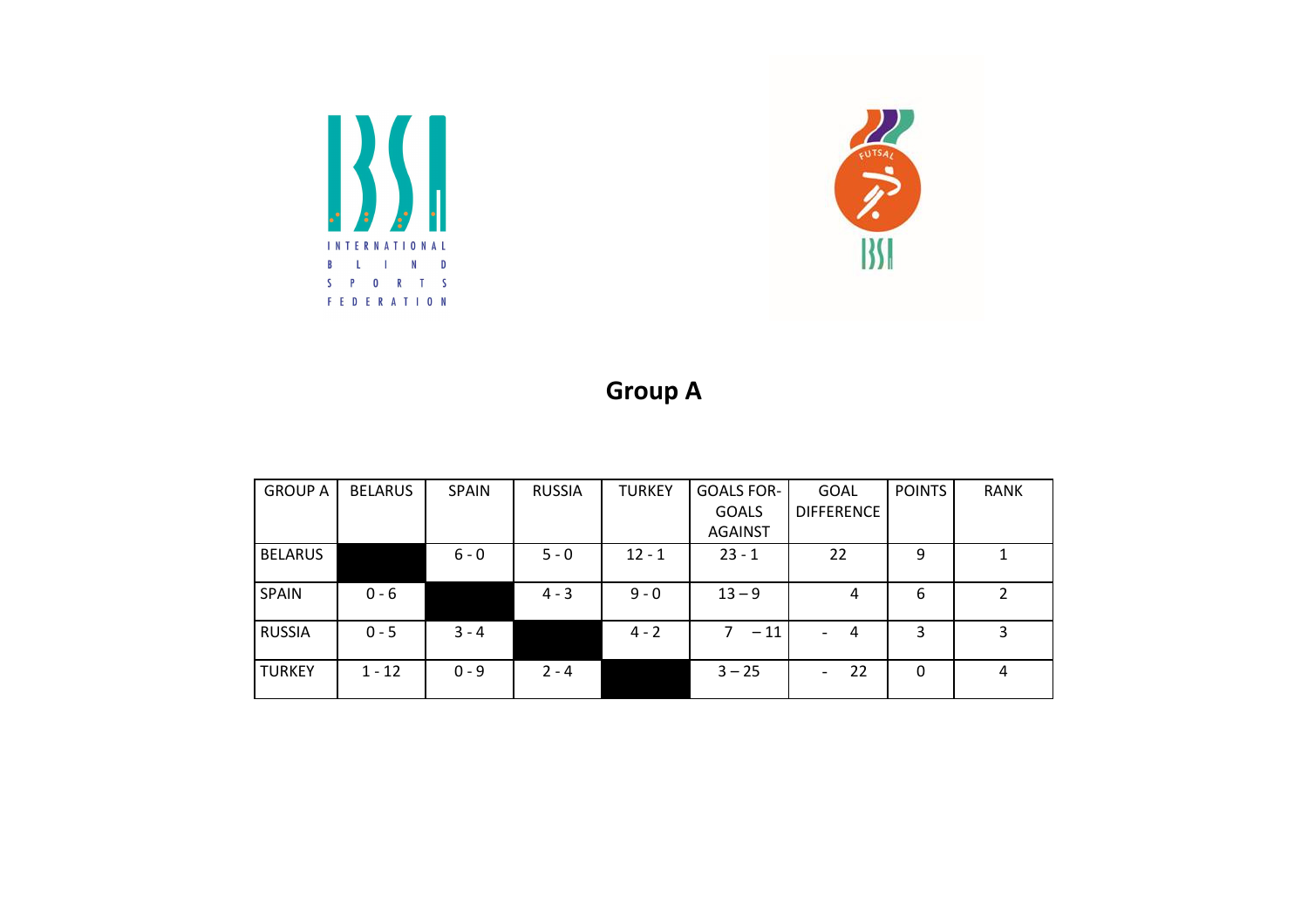



## Group B

| <b>GROUP B</b> | <b>UKRAINE</b> | ENGLAND | <b>ITALY</b> | <b>GOALS FOR-</b> | <b>GOAL</b> | <b>POINTS</b> | <b>RANK</b> |
|----------------|----------------|---------|--------------|-------------------|-------------|---------------|-------------|
|                |                |         |              | <b>GOALS</b>      | DIFFERENCE  |               |             |
|                |                |         |              | <b>AGAINST</b>    |             |               |             |
| <b>UKRAINE</b> |                | $0 - 0$ | $3 - 1$      | $3 - 1$           | $+2$        |               |             |
|                |                |         |              |                   |             |               |             |
| ENGLAND        | $0 - 0$        |         | $4 - 2$      | $4 - 2$           | t۶          |               |             |
|                |                |         |              |                   |             |               |             |
| <b>ITALY</b>   | $1 - 3$        | $2 - 5$ |              | $3 - 8$           | -4          |               |             |
|                |                |         |              |                   |             |               |             |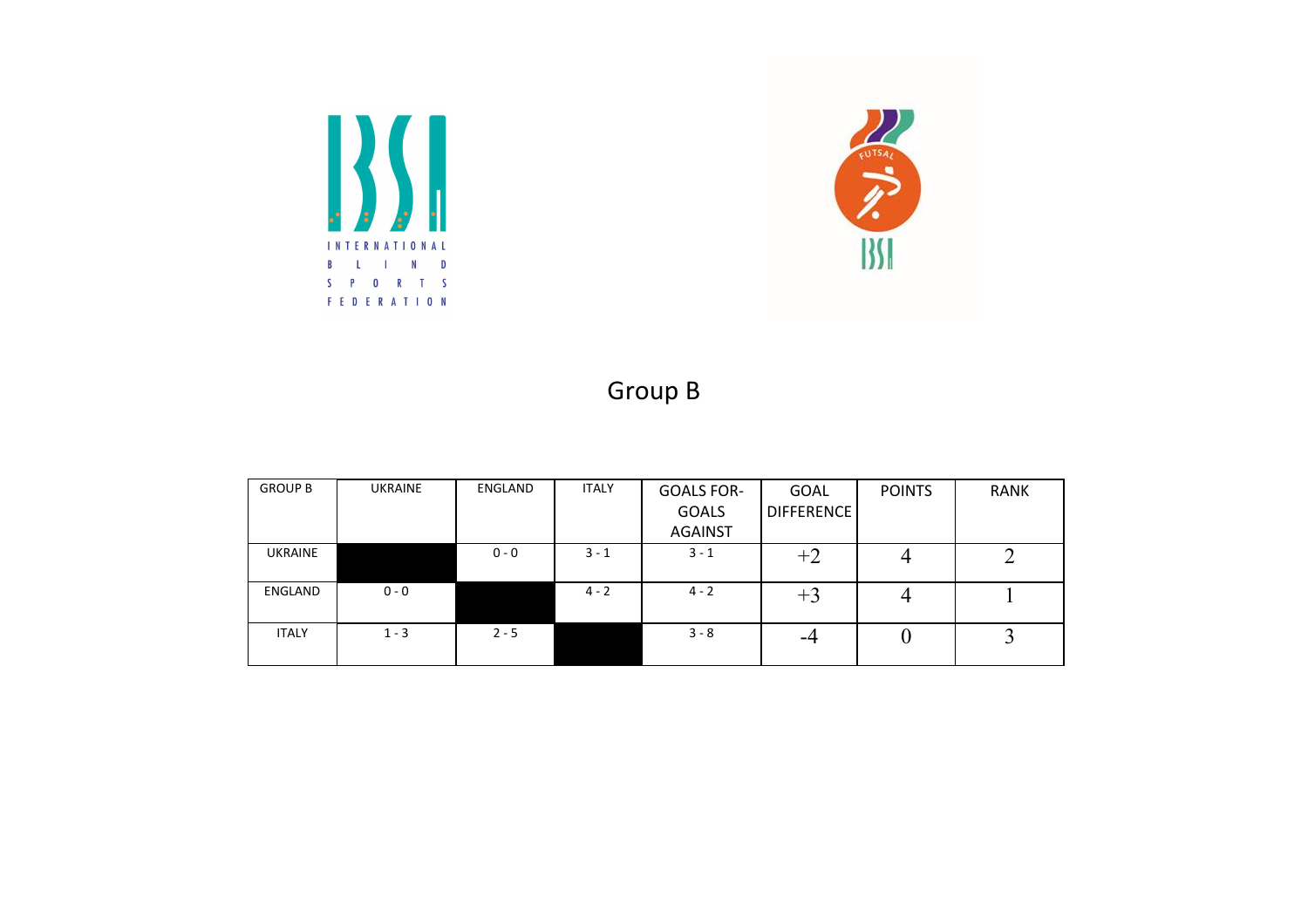



## FRIDAY  $8^{th}$  JUNE

| Time  | <b>TEAM 1</b>  | <b>TEAM 2</b>  | <b>RESULT</b> |
|-------|----------------|----------------|---------------|
| 11:00 | <b>TURKEY</b>  | <b>ITALIA</b>  | 0 - 1         |
| 15:00 | <b>BELARUS</b> | <b>UKRAINE</b> | 0 - 1         |
| 17:00 | <b>ENGLAND</b> | <b>SPAIN</b>   | 1 - b         |

## SATURDAY  $9^{TH}$  JUNE

| <b>Time</b>            | <b>TEAM1</b>   | <b>TEAM 2</b>  | <b>RESULT</b> |
|------------------------|----------------|----------------|---------------|
| $11.00$ 5th – 6" place | <b>RUSSIA</b>  | <b>ITALIA</b>  | $3 - 1$       |
| 15.00 3rd-4th place    | <b>UKRAINE</b> | <b>ENGLAND</b> | $4 - 2$       |
| <b>17.00 FINAL</b>     | <b>BELARUS</b> | <b>SPAIN</b>   | $3 - 0$       |